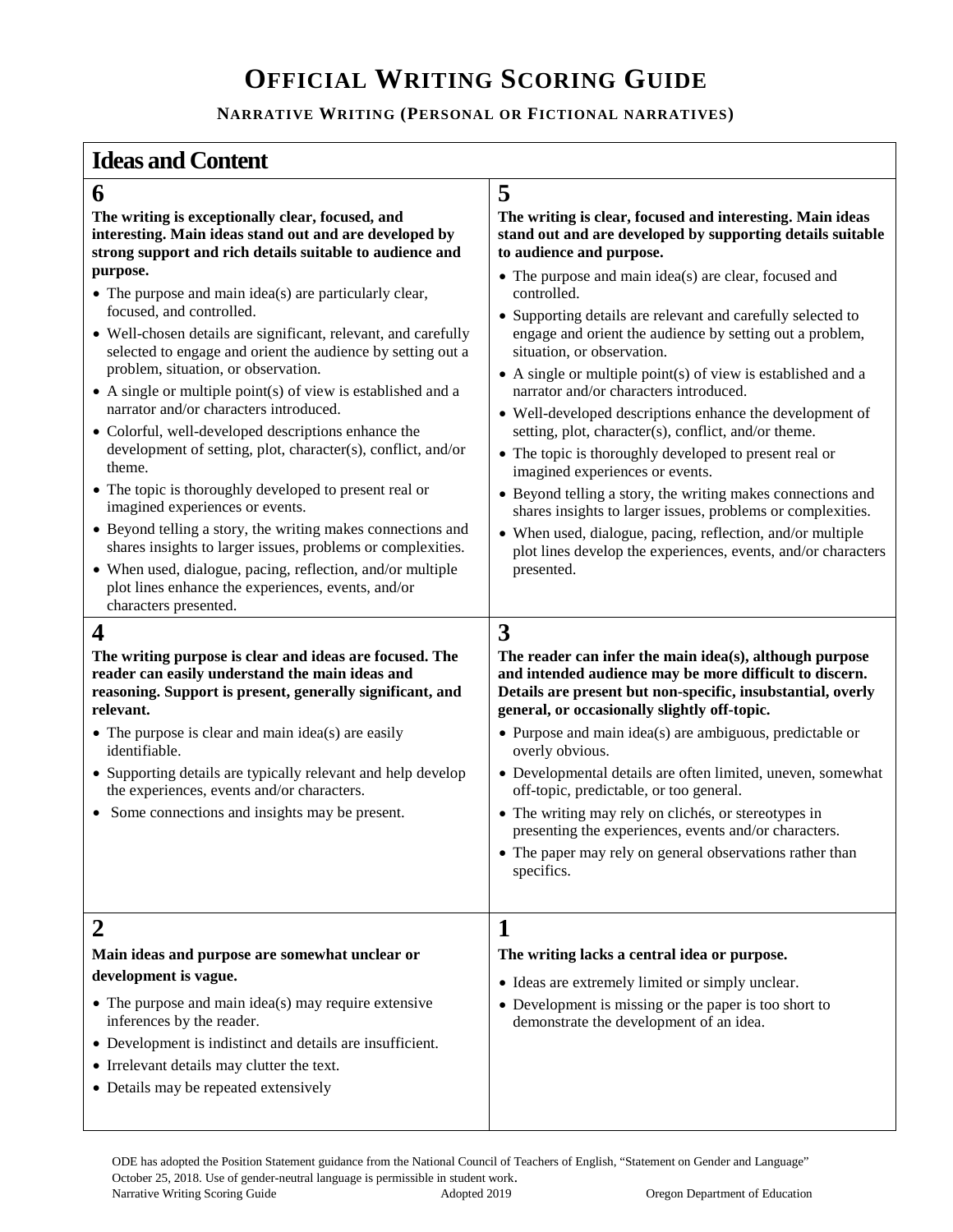## **Organization**

| 6                                                                                                                                                                              | 5                                                                                                                                                                                                        |
|--------------------------------------------------------------------------------------------------------------------------------------------------------------------------------|----------------------------------------------------------------------------------------------------------------------------------------------------------------------------------------------------------|
| The organization enhances the central idea(s) and its<br>development. The order and structure are compelling and move<br>the reader through the text easily.                   | The organization enhances the central idea(s) and its<br>development. The order and structure are strong and move the<br>reader through the text.                                                        |
| • Sequencing and paragraph breaks are effective, perhaps creative;<br>the organizational structure fits the topic, and the writing is easy to<br>follow.                       | • Sequencing and paragraph breaks are effective; the organizational<br>structure fits the topic, and the writing is easy to follow.                                                                      |
| • The beginning is strong, inviting and draws the reader in.                                                                                                                   | • The beginning is inviting and draws the reader in.                                                                                                                                                     |
| • The narrative creates a smooth progression of experiences or<br>events that build on each other in a logical or plausible sequence.                                          | • The narrative creates a logical progression of experiences or events<br>that build on each other.                                                                                                      |
| • If used, techniques such as foreshadowing, flashbacks, dream                                                                                                                 | • If used, techniques such as foreshadowing, flashbacks, dream<br>sequences etc. work well within the structure of the narrative.                                                                        |
| sequences etc. flow smoothly within the structure of the narrative.<br>• Transitions are smooth, effective and varied among all elements                                       | • Transitions are smooth and effective with some variety among<br>sentences, paragraphs, and ideas.                                                                                                      |
| (sentences, paragraphs, ideas).                                                                                                                                                | • The conclusion provides a satisfying sense of resolution or closure                                                                                                                                    |
| • The conclusion provides a solid, satisfying sense of resolution or<br>closure which reflects what is experienced, observed, or resolved<br>over the course of the narrative. | which reflects what is experienced, observed or resolved over the<br>course of the narrative.                                                                                                            |
| $\boldsymbol{4}$                                                                                                                                                               | 3                                                                                                                                                                                                        |
| Organization is clear and coherent. Order and structure are<br>present, but may seem formulaic or somewhat predictable.                                                        | An attempt has been made to organize the writing; however, the<br>overall structure is inconsistent, skeletal, or too rigid.                                                                             |
| • Sequencing and paragraph breaks are clear and contribute to the<br>logic and sense of the piece.                                                                             | • Some sequencing and paragraph breaks are used, but the order or<br>the relationship among ideas, events, experiences or characters may                                                                 |
| • The beginning is recognizable, developed, and introduces the plot,<br>main idea, or main characters.                                                                         | occasionally be unclear.<br>• The beginning may be either undeveloped or too obvious (e.g.,                                                                                                              |
| • The narrative is easy to follow with details that fit where placed<br>and has a reasonable sequence to the events or experiences<br>described in the narrative.              | "Once upon a time").<br>• Some details move the narrative forward although breaks in the<br>sequence of events, experiences, or observations may be somewhat                                             |
| • If used, techniques such as foreshadowing, flashbacks, dream                                                                                                                 | confusing at times; some details may be out of place.                                                                                                                                                    |
| sequences etc. work within the structure of the narrative although<br>they may be somewhat contrived.                                                                          | • Some transitions work, but the same few transitional devices (e.g.,<br>coordinating conjunctions, numbering, etc.) may be overused; at                                                                 |
| • Transitional strategies are used adequately, with some variety, to                                                                                                           | times, transitions are missing or confusing.                                                                                                                                                             |
| clarify the relationships between and among ideas, events and<br>experiences.                                                                                                  | • If used, techniques such as foreshadowing, flashbacks, dream<br>sequences may seem contrived to bring the narrative to an end or<br>explain away confusion in the events, experiences or observations. |
| • The conclusion provides a sense of resolution or closure connected<br>to what is experienced, observed or resolved over the course of the                                    | • The conclusion, if present, may be a summary, repeat details from                                                                                                                                      |
| narrative.                                                                                                                                                                     | the narrative, or use a surprise ending ineffectively.                                                                                                                                                   |
| $\overline{2}$                                                                                                                                                                 | 1                                                                                                                                                                                                        |
| The writing lacks a clear organizational structure. An occasional<br>organizational device is discernible; however, the writing is either                                      | The writing lacks coherence; organization seems haphazard and<br>disjointed. Even after rereading, the reader remains confused.                                                                          |
| difficult to follow and the reader has to reread substantial                                                                                                                   | • Paragraph breaks, if used, are arbitrary and sequencing is unclear.                                                                                                                                    |
| portions, or the piece is simply too short to demonstrate<br>organizational skills.                                                                                            | • There may be no identifiable beginning, body, and/or ending.                                                                                                                                           |
|                                                                                                                                                                                | • Transitions tend to be absent or ineffective.                                                                                                                                                          |
| • Some attempts are made at sequencing, but the progression of<br>events, experiences or observations is frequently unclear.                                                   | • The overall pacing of the piece is consistently awkward; the reader<br>feels either mired down in trivia or rushed along too rapidly.                                                                  |
| • The beginning, body, and/or conclusion may be missing or<br>extremely undeveloped.                                                                                           | • The lack of organization ultimately obscures or distorts the main<br>idea(s), events, experiences, or observations.                                                                                    |
| • When supporting details are used, they seem to be out of order or<br>misplaced within the piece, leaving the reader frequently confused.                                     |                                                                                                                                                                                                          |
| • In general, transitions are absent, ineffective, or overused.                                                                                                                |                                                                                                                                                                                                          |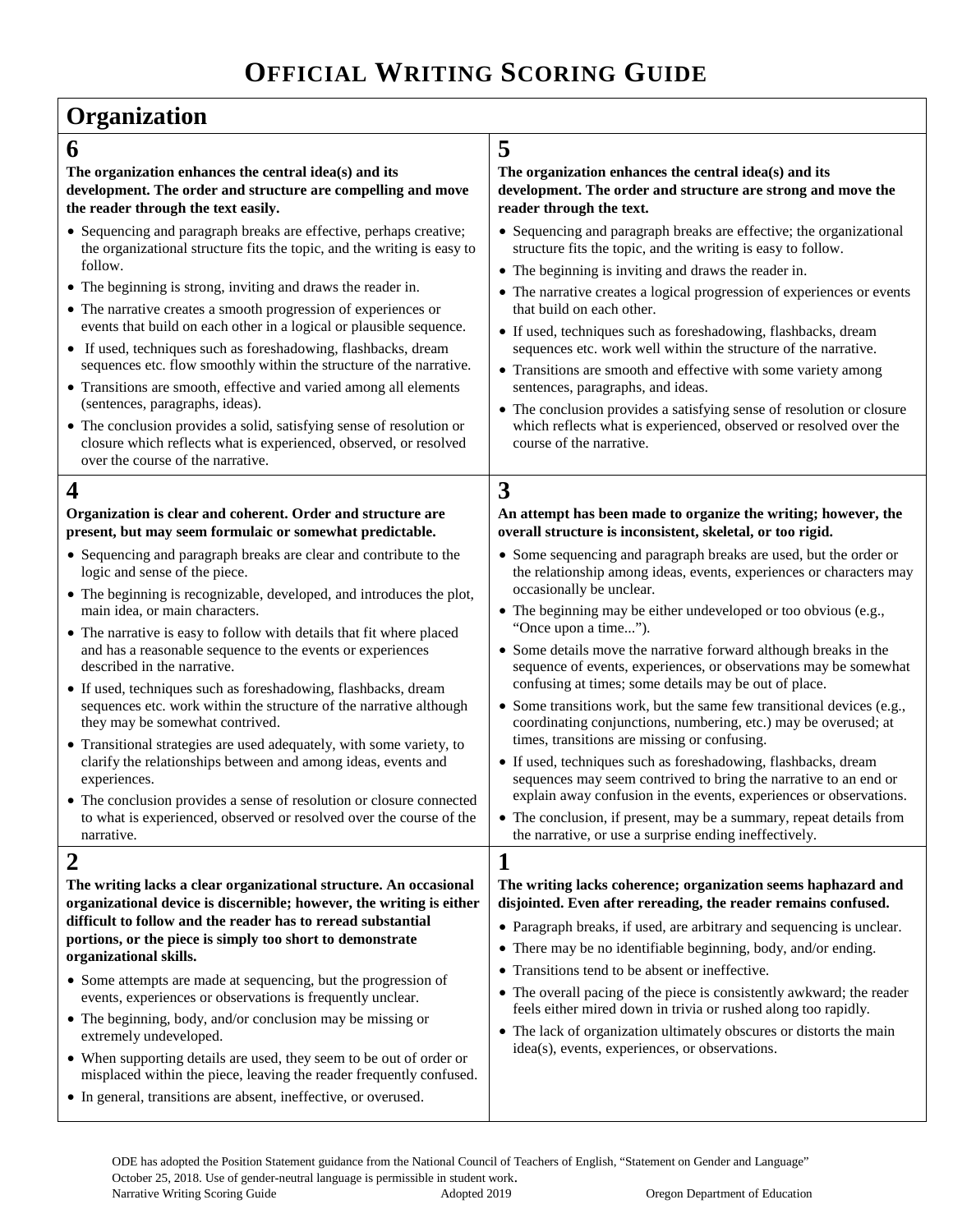| <b>Voice</b>                                                                                                                                                                                                                                                                                                                                                                                                                                                                                                                                                                                                                                                                                                                                                                                                                                                                                                                     |                                                                                                                                                                                                                                                                                                                                                                                                                                                                                                                                                                                                                                                                                                                                                                                                                    |
|----------------------------------------------------------------------------------------------------------------------------------------------------------------------------------------------------------------------------------------------------------------------------------------------------------------------------------------------------------------------------------------------------------------------------------------------------------------------------------------------------------------------------------------------------------------------------------------------------------------------------------------------------------------------------------------------------------------------------------------------------------------------------------------------------------------------------------------------------------------------------------------------------------------------------------|--------------------------------------------------------------------------------------------------------------------------------------------------------------------------------------------------------------------------------------------------------------------------------------------------------------------------------------------------------------------------------------------------------------------------------------------------------------------------------------------------------------------------------------------------------------------------------------------------------------------------------------------------------------------------------------------------------------------------------------------------------------------------------------------------------------------|
| 6<br>The writer has chosen an expressive, engaging voice<br>appropriate to the events, experiences, or observations of<br>the narrative. The writer demonstrates deep commitment<br>to the topic, and there is an exceptional sense of "writing<br>to be read." The writing is expressive, engaging, or<br>sincere.<br>• A focused point of view is consistently used throughout the<br>narrative, or when various points of view are used, the<br>effect is smooth and the differing "voices" uniquely<br>recognizable.<br>• Drawing on an exceptionally strong sense of audience, the<br>writer focuses on communicating the events, experiences,<br>or observations most effectively. The reader may discern<br>the writer behind the words and feel a sense of interaction.<br>• When appropriate, the topic comes to life with originality,<br>liveliness, honesty, conviction, excitement, humor,<br>mystery, or suspense. | 5<br>The writer has chosen a voice appropriate to the events,<br>experiences, or observations of the narrative. The writer<br>demonstrates commitment to the topic, and there is a<br>sense of "writing to be read." The writing is expressive,<br>engaging, or sincere.<br>• A consistent point of view is maintained throughout the<br>narrative, or when various points of view are used, the<br>effect is clear and the differing "voices" are consistent.<br>• The writing shows a strong sense of audience and a desire<br>to communicate the events, experiences, or observations<br>effectively. The reader may discern the writer behind the<br>words and feel a sense of interaction.<br>• The writing may show originality, liveliness, honesty,<br>conviction, excitement, humor, mystery or suspense. |
| 4<br>The writer seems committed to the topic, and there may<br>be a sense of "writing to be read." In places, the writing is<br>expressive, engaging, or sincere in relating the events,<br>experiences or observations to the audience.<br>• The writing generally maintains a consistent point of view.<br>• An appropriate level of style and tone is generally<br>consistent with audience, topic and purpose.<br>• The writer seems to be aware of audience but may not<br>consistently employ and maintain an appropriate level of<br>closeness to or distance from the audience.<br>• The writing may show liveliness, sincerity, or humor but<br>may be either inappropriately casual and personal, or<br>inappropriately formal and stiff at times.                                                                                                                                                                     | 3<br>The writer's commitment to the topic seems inconsistent.<br>A sense of the writer may emerge at times; however, the<br>voice is inconsistent and does not seem to be aware of the<br>audience.<br>• The point of view may shift unexpectedly and without<br>apparent purpose.<br>• The voice, style and tone may vary without discernible<br>purpose in the narrative.<br>• The events, experiences or observations of the narrative are<br>related inconsistently; although at times there may be some<br>connection, other times the tone may sound mechanical.<br>• There is a limited sense of audience; the writer's awareness<br>of the reader is unclear.<br>• The text may be too short to establish a consistent or<br>appropriate voice.                                                            |
| 2<br>The writing provides little sense of involvement or<br>commitment. There is no evidence that the writer has<br>considered audience, topic and/or purpose in selecting<br>style and tone.<br>• Point of view is extremely inconsistent and may add to the<br>confusion in following the narrative.<br>• The writer seems to be minimally engaged with a largely<br>flat, lifeless, stiff, or mechanical voice.<br>• The style and tone may be overly stiff and formal for the<br>topic and purpose.<br>• Audience awareness is lacking with little sense of "writing<br>to be read."                                                                                                                                                                                                                                                                                                                                         | 1<br>The writing seems to lack a sense of involvement or<br>commitment.<br>• Point of view is vague or inconsistent and frequently interferes<br>with the progression of the narrative.<br>• The writing is flat and lifeless.<br>• Audience awareness is lacking with no sense of "writing to be<br>read."<br>• There is no sense of interaction between writer and reader; the<br>writing does not involve or engage the reader.                                                                                                                                                                                                                                                                                                                                                                                 |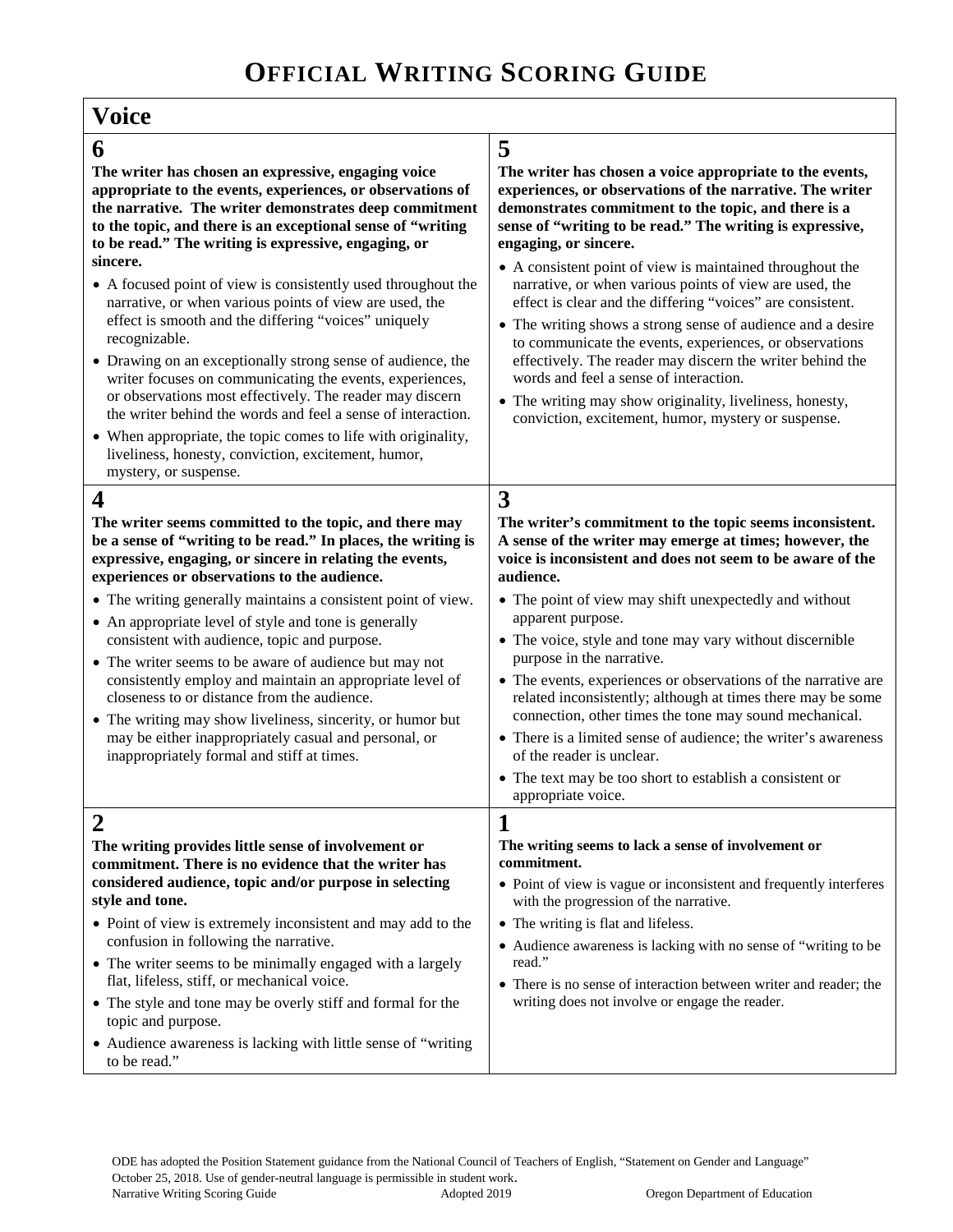$\mathbf{r}$ 

| <b>Word Choice</b>                                                                                                                                                                                                                                                                                                                                                                                                                                                                                                                                                                                                                                                         |                                                                                                                                                                                                                                                                                                                                                                                                                                                                                                                                                                                                                                                                                                                                                  |
|----------------------------------------------------------------------------------------------------------------------------------------------------------------------------------------------------------------------------------------------------------------------------------------------------------------------------------------------------------------------------------------------------------------------------------------------------------------------------------------------------------------------------------------------------------------------------------------------------------------------------------------------------------------------------|--------------------------------------------------------------------------------------------------------------------------------------------------------------------------------------------------------------------------------------------------------------------------------------------------------------------------------------------------------------------------------------------------------------------------------------------------------------------------------------------------------------------------------------------------------------------------------------------------------------------------------------------------------------------------------------------------------------------------------------------------|
| 6                                                                                                                                                                                                                                                                                                                                                                                                                                                                                                                                                                                                                                                                          | 5                                                                                                                                                                                                                                                                                                                                                                                                                                                                                                                                                                                                                                                                                                                                                |
| Words convey the intended message in an exceptionally<br>interesting, precise, and natural way appropriate to audience<br>and purpose. The writer employs a rich, broad range of<br>words which have been carefully chosen and thoughtfully<br>placed for impact.                                                                                                                                                                                                                                                                                                                                                                                                          | Words convey the intended message in an interesting,<br>precise, and natural way appropriate to audience and<br>purpose. The writer employs a broad range of words<br>which have been carefully chosen and thoughtfully placed<br>for impact.                                                                                                                                                                                                                                                                                                                                                                                                                                                                                                    |
| • Accurate, strong, specific, powerful words energize the<br>writing.<br>• Vocabulary is striking and varied, using sensory language to<br>convey a vivid picture of the experiences, events, setting<br>and/or characters without being overdone.<br>• Carefully selected words and phrases create cohesion and<br>clarify relationships among experiences, events, setting and/or<br>characters, often with fresh and original expression.<br>• Slang and/or dialect, if used, is purposeful and effective.<br>• Words evoke strong images and thoughtfully constructed<br>figurative language conveys significant details.                                              | • Accurate, specific word choices energize the writing.<br>• Vocabulary is varied, using sensory language to enhance<br>the picture of the experiences, events, setting and/or<br>characters.<br>• Carefully selected words and phrases create cohesion and<br>clarify relationships among experiences, events, setting<br>and/or characters.<br>• Slang and/or dialect, if used, is effective.<br>• Words evoke clear images and figurative language is<br>carefully placed to enhance understanding                                                                                                                                                                                                                                            |
| 4<br>Words effectively convey the intended message. The writer<br>employs a variety of words that are functional and<br>appropriate to audience and purpose.<br>• Words are functional and clear in conveying the intended<br>ideas and events.<br>• Vocabulary is sufficiently varied to avoid repetition and to<br>suggest nuances in characters and describe events and settings.<br>• Some sensory language may be used effectively to describe<br>experiences, events, setting and/or characters.<br>• Slang and dialect, if used, are generally effective.<br>• Clichés are generally avoided and some metaphors, similes,<br>and analogies may be effectively used. | 3<br>Language lacks precision and variety, or may be<br>inappropriate to audience and purpose in places. The<br>writer does not employ a variety of words, producing a<br>sort of "generic" paper filled with familiar words and<br>phrases.<br>• Words are accurate for the most part, although misused<br>words may occasionally appear.<br>• Selected vocabulary rarely captures the reader's interest<br>and may be redundant.<br>• Sensory words and figurative language are mundane or<br>general.<br>• Attempts at colorful or sensory language or slang and<br>dialect may seem overdone or forced.<br>• Clichés and overused expressions appear frequently.<br>• The text may be too short to demonstrate variety in word<br>selection. |
| 2<br>Language is monotonous and/or misused, detracting from<br>the meaning and impact.<br>• Words are frequently colorless, flat, or imprecise.<br>• Descriptions of experiences, events, setting and/or characters<br>are dull, repetitive, or absent.<br>• Worn expressions and clichés detract from the message.<br>· Slang or dialect, if used, may be ineffective or feel out of<br>place.<br>• Non-specific, general words are used where sensory words or<br>figurative language would help convey the meaning more<br>precisely.                                                                                                                                   | 1<br>The writing shows an extremely limited vocabulary or is<br>so filled with misuses of words that the meaning is<br>obscured. Only the most general kind of message is<br>communicated because of vague or imprecise language.<br>• General, vague words fail to communicate.<br>• The range of words used is extremely limited.<br>• Some words simply do not fit the text; they seem imprecise,<br>inadequate, or just plain wrong.<br>• Descriptions of experiences, events, setting and/or<br>characters are confusing or missing.                                                                                                                                                                                                        |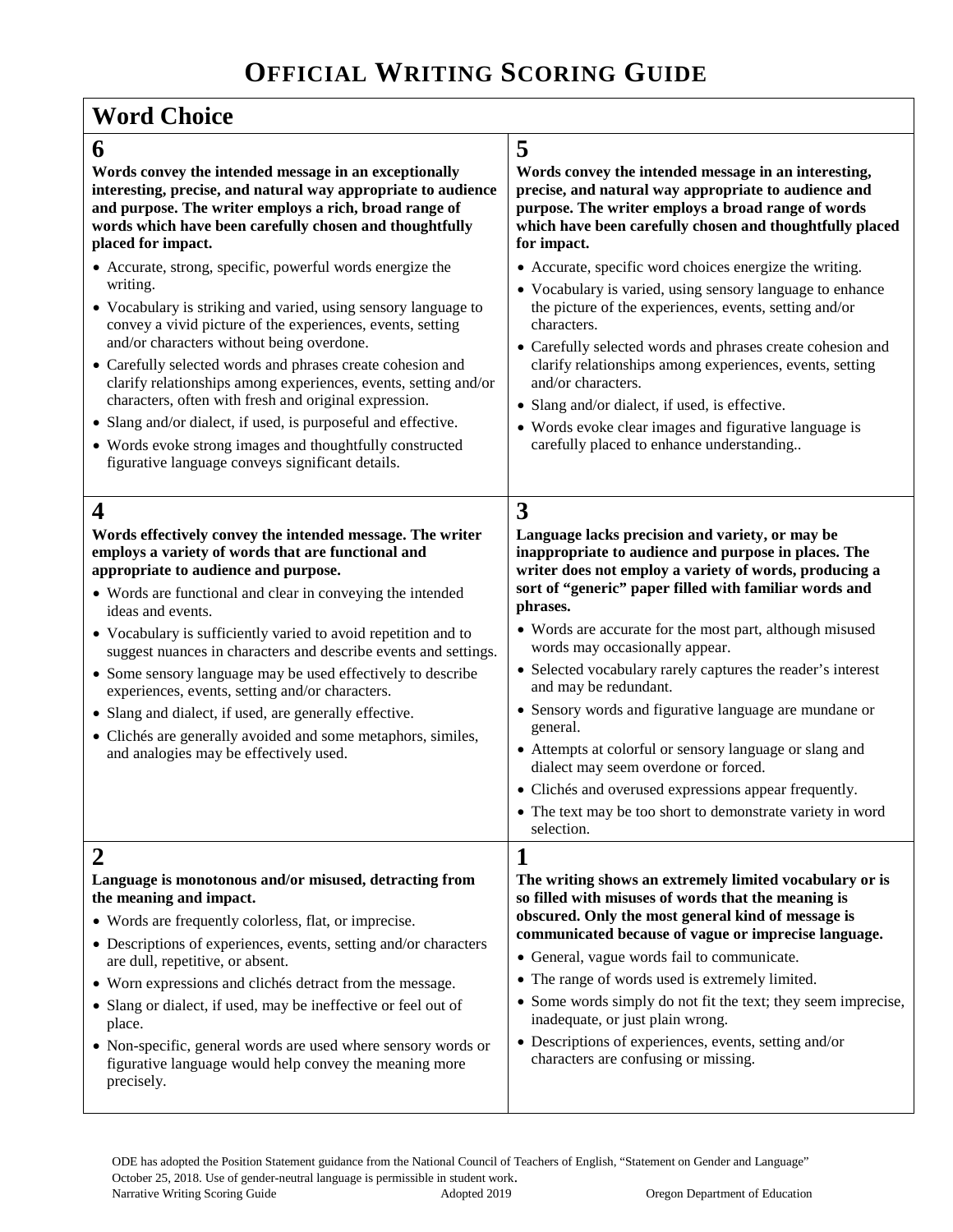# **OFFICIAL WRITING SCORING GUIDE**

| <b>Sentence Fluency</b>                                                                                                                                                                                                                                                                                                                                                                                                                                                                                                                                                                                                                                                                                                                                                                            |                                                                                                                                                                                                                                                                                                                                                                                                                                                                                                                                                                                         |  |
|----------------------------------------------------------------------------------------------------------------------------------------------------------------------------------------------------------------------------------------------------------------------------------------------------------------------------------------------------------------------------------------------------------------------------------------------------------------------------------------------------------------------------------------------------------------------------------------------------------------------------------------------------------------------------------------------------------------------------------------------------------------------------------------------------|-----------------------------------------------------------------------------------------------------------------------------------------------------------------------------------------------------------------------------------------------------------------------------------------------------------------------------------------------------------------------------------------------------------------------------------------------------------------------------------------------------------------------------------------------------------------------------------------|--|
| 6<br>The writing has an effective flow and rhythm. Sentences<br>show a high degree of craftsmanship, with consistently<br>strong and varied syntax that makes expressive oral<br>reading easy and enjoyable.<br>• There is a natural, fluent cadence and sound that glides<br>easily along from one sentence to the next.<br>• Syntactic variety is strong with sentence structure, length,<br>and beginnings that add interest to the text.<br>• Sentence structure enhances meaning by drawing attention<br>to key events, experiences, observations or ideas or by<br>reinforcing relationships among them.<br>• Varied sentence patterns create an effective combination of<br>power and grace.<br>• Syntactic control is strong; if used, fragments work well<br>and dialogue sounds natural. | 5<br>The writing has an easy flow and rhythm. Sentences are<br>carefully crafted, with strong and varied syntax that<br>makes expressive oral reading easy and enjoyable.<br>• There is a natural, fluent sound that glides along with one<br>sentence flowing into the next.<br>· Variation in sentence patterns, structure, length, and<br>beginnings adds interest to the text.<br>• Sentence structure enhances meaning and is well-<br>controlled.<br>• If used, fragments and dialogue work well.                                                                                 |  |
| $\boldsymbol{4}$<br>The writing flows with some fluid connections between<br>phrases or sentences. Sentence patterns are somewhat<br>varied, contributing to ease in oral reading.<br>• The writing has a natural sound and the reader can move<br>easily through the piece.<br>• There is some syntactic variety with adequate variation in<br>sentence length, beginnings, connectives and rhythm.<br>• Control of simple sentence structures is strong, but control<br>over more complex sentences varies; fragments, if present,<br>are usually effective.<br>• Some lapses in stylistic control may occur; dialogue, if<br>used, sounds natural for the most part.                                                                                                                            | 3<br>The writing tends to be mechanical rather than fluid.<br>Occasional awkward constructions may force the reader<br>to slow down or reread.<br>• Some passages invite fluid oral reading but others do not.<br>• Sentence structure, length, and beginnings show limited<br>variety and may become repetitive.<br>• Simple sentence structures work well, but there is little<br>control over more complex sentences.<br>• Sentences are functional but may lack energy.<br>• Recurrent lapses in stylistic control occur; fragments and<br>dialogue, when used, may be ineffective. |  |
| $\overline{2}$<br>The writing tends to be either choppy or rambling.<br>Awkward constructions often force the reader to slow<br>down or reread.<br>• Significant portions of the text are difficult to follow or<br>read aloud.<br>• Sentence patterns lack variety (e.g., subject-verb or subject-<br>verb-object).<br>• There are significant numbers of awkward, choppy,<br>rambling, or incorrect sentence constructions.<br>• Text may be too short to demonstrate variety and control.                                                                                                                                                                                                                                                                                                       | 1<br>The writing is difficult to follow or to read aloud.<br>Sentences tend to be incomplete, rambling, or very<br>awkward.<br>• The text does not invite, and may not even permit, smooth<br>oral reading.<br>• Confusing word order and syntax is often jarring and<br>irregular.<br>• Sentence structure frequently obscures meaning.<br>• Sentences are disjointed, confusing, or rambling.                                                                                                                                                                                         |  |